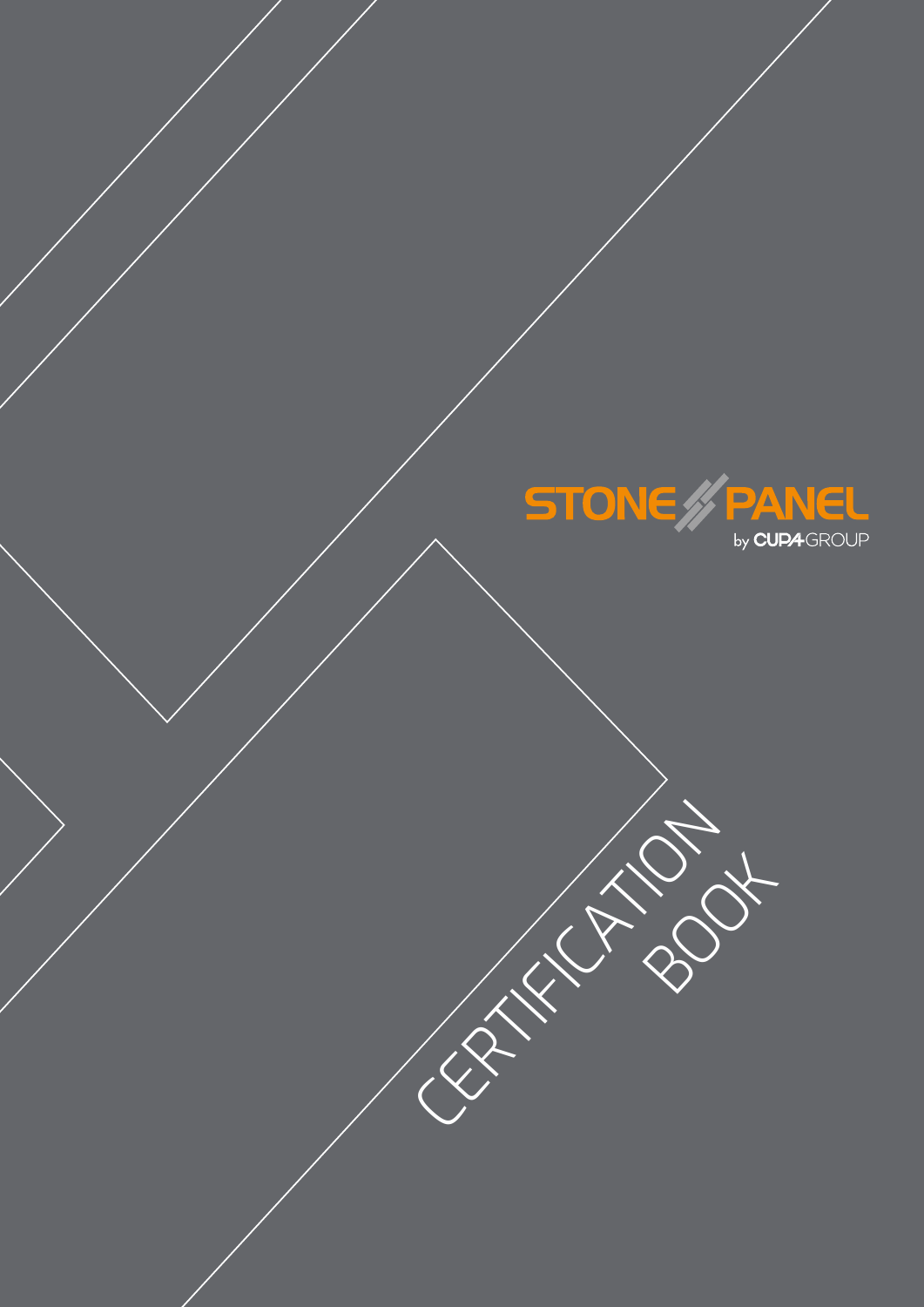# ESSAI ET CERTIFICATION - BBA





Z-10 3-799

Tel: 0034 986 298 300 Fax: 00 34 986 202 511 **Agrément Certificate** website: www.cupastone.com **21/5908** 

### **RAMILO, S.L** Calle Macal, 32

36213 Vigo Pontevedra Spain

# Product Sheet 1

**CUPASTONE WALL PANELS**



This Agrément Certificate Product Sheet<sup>(1)</sup> relates to Stonepanel and Stonepanel Sky, natural stone panels for use as a decorative cladding, which are suitable for indoor and outdoor use on new or existing buildings when attached to solid walls of masonry or concrete.

### **STONEPANEL AND STONEPANEL SKY**

(1) Hereinafter referred to as 'Certificate'.

## **CERTIFICATION INCLUDES:**

- factors relating to compliance with Building Regulations where applicable
- factors relating to additional non-regulatory information where applicable
- independently verified technical specification
- assessment criteria and technical investigations
- design considerations
- installation guidance
- regular surveillance of production
- formal three-yearly review.

## **KEY FACTORS ASSESSED**

**Strength and stability** — the panels have sufficient strength to resist the negative and positive wind pressures likely to be experienced in the UK and have good impact resistance (see section 6).

**Behaviour in relation to fire** — a construction incorporating the panels achieved an A2-s1, d0 reaction to fire classification to NF EN 13501-1 : 2013 and their panels use may be restricted in some cases (see section 7).





**Air and water penetration** — the panels are not watertight but will restrict the ingress of rainwater to the supporting structure (see section 8).

**Durability** — the panels have a design life in excess of 30 years (see section 10).

The BBA has awarded this Certificate to the company named above for the products described herein. These products have been assessed by the BBA as being fit for their intended use provided they are installed, used and maintained as set out in this Certificate.

On behalf of the British Board of Agrément

Date of First issue: 30 July 2021 Hardy Giesler

Chief Executive Officer

### *The BBA is a UKAS accredited certification body – Number 113.*

*The schedule of the current scope of accreditation for product certification is available in pdf format via the UKAS link on the BBA website at www.bbacerts.co.uk Readers MUST check the validity and latest issue number of this Agrément Certificate by either referring to the BBA website or contacting the BBA directly. Any photographs are for illustrative purposes only, do not constitute advice and should not be relied upon.*

### **British Board of Agrément** Bucknalls Lane Watford

Herts WD25 9BA ©2021

BBA – ROYAUME-UNI CSTB – FRANCE



**TFCHNIQUE** 

13/17-1375\_V4

tel: 01923 665300 clientservices@bbacerts.co.uk **www.bbacerts.co.uk**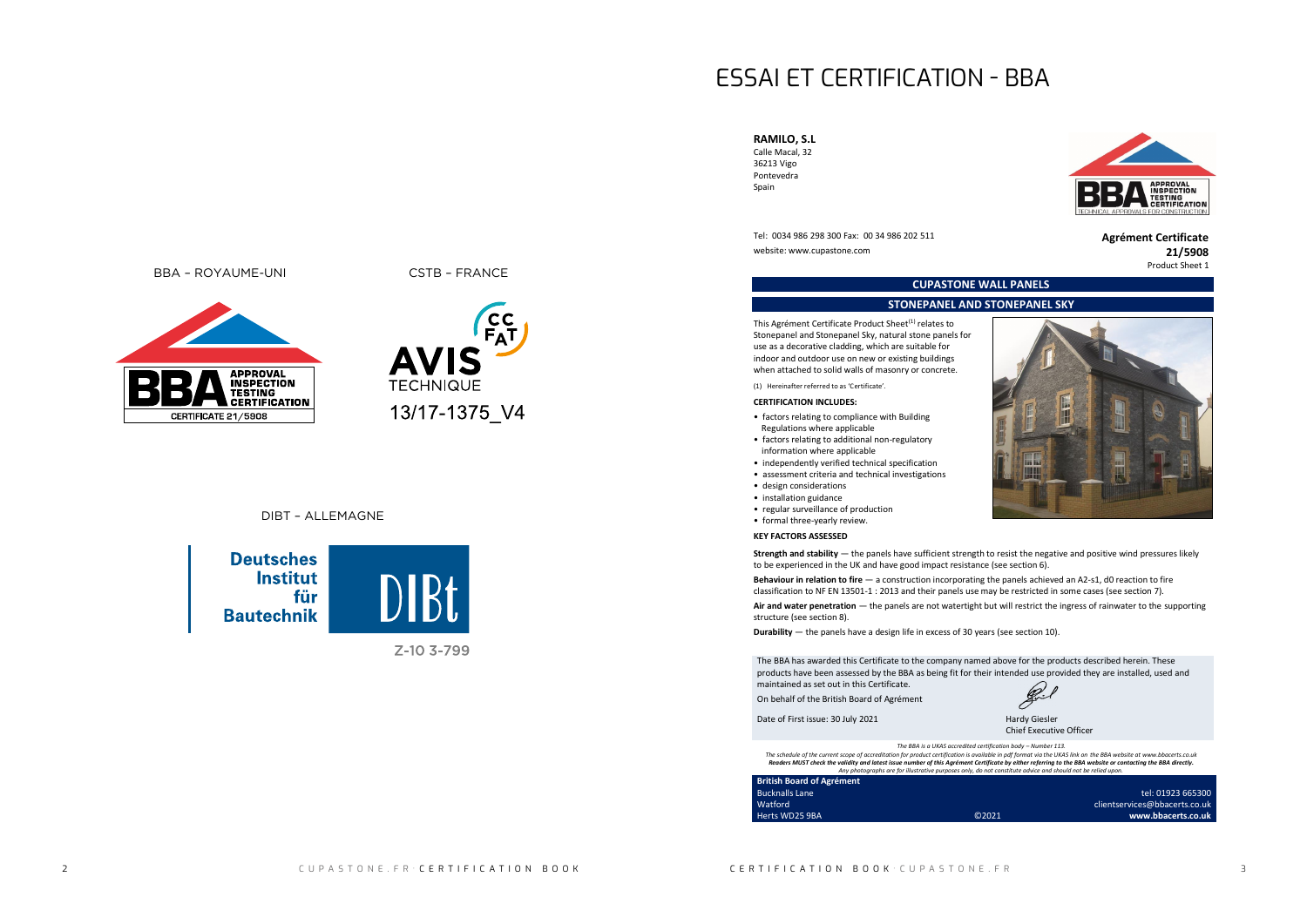# ESSAI ET CERTIFICATION - AVIS TECHNIQUE ESSAI ET CERTIFICATION - DIBT



Secrétariat : CSTB, 84 avenue Jean Jaurès, FR-77447 Marne la Vallée Cedex 2 Tél. : 01 64 68 82 82 - email : secretariat.at@cstb.fr www.ccfat.fr

Les Avis Techniques sont publiés par le Secrétariat des Avis Techniques, assuré par le CSTB ; Les versions authentifiées sont disponibles gratuitement sur le site Internet du CSTB (http://www.cstb.fr)

**Gegenstand dieses Bescheides:** Fassadenelemente "Stonepanel" und "Stonepanel Sky" zur Verwendung als angemörtelte Außenwandbekleidung

Der oben genannte Regelungsgegenstand wird hiermit allgemein bauaufsichtlich zugelassen/genehmigt. Dieser Bescheid umfasst sieben Seiten und vier Anlagen. Der Gegenstand ist erstmals am 29. Mai 2013 unter der Zulassungsnummer Z-33.1-1090 allgemein bauaufsichtlich zugelassen worden.



DIBt | Kolonnenstraße 30 B | D-10829 Berlin | Tel.: +49 30 78730-0 | Fax: +49 30 78730-320 | E-Mail: dibt@dibt.de | www.dibt.de



Zulassungsstelle für Bauprodukte und Bauarten **Bautechnisches Prüfamt** Eine vom Bund und den Ländern gemeinsam getragene Anstalt des öffentlichen Rechts Mitglied der EOTA, der UEAtc und der WFTAO

Datum: 07.01.2020

Geschäftszeichen: I 75-1.10.3-799/1

**Geltungsdauer** vom: 7. Januar 2020 bis: 7. Januar 2025

**13/17-1375\_V4**

Valide du **17 mai 2021**

au **31 décembre 2022**

Sur le procédé

## **Stonepanel – Stonepanel sky**

**Titulaire(s) : Société CUPA PIERRES DISTRIBUTION**

**Allgemeine** bauaufsichtliche Zulassung/ **Allgemeine Bauartgenehmigung** 

### **Nummer:** Z-10.3-799

Antragsteller: Ramilo S.L. Las Carneiras - Macal 32 36213 VIGO, PONTEVERDA **SPANIEN** 

**Groupe Spécialisé n°** 13 - Procédé pour la mise en œuvre des revêtements

**Famille de produit/Procédé** : Revêtement de mur

 $cc$ **COMMISSION CHARGÉE<br>DE FORMULER<br>LES AVIS TECHNIQUES** 

### **Descripteur :**

Les procédés STONEPANEL et STONEPANEL SKY sont des systèmes de revêtements muraux à base de pierres naturelles, destinés aux murs intérieurs et extérieurs :

- Le procédé STONEPANEL est uniquement collé,
- Le procédé STONEPANEL SKY est collé et fixé mécaniquement.